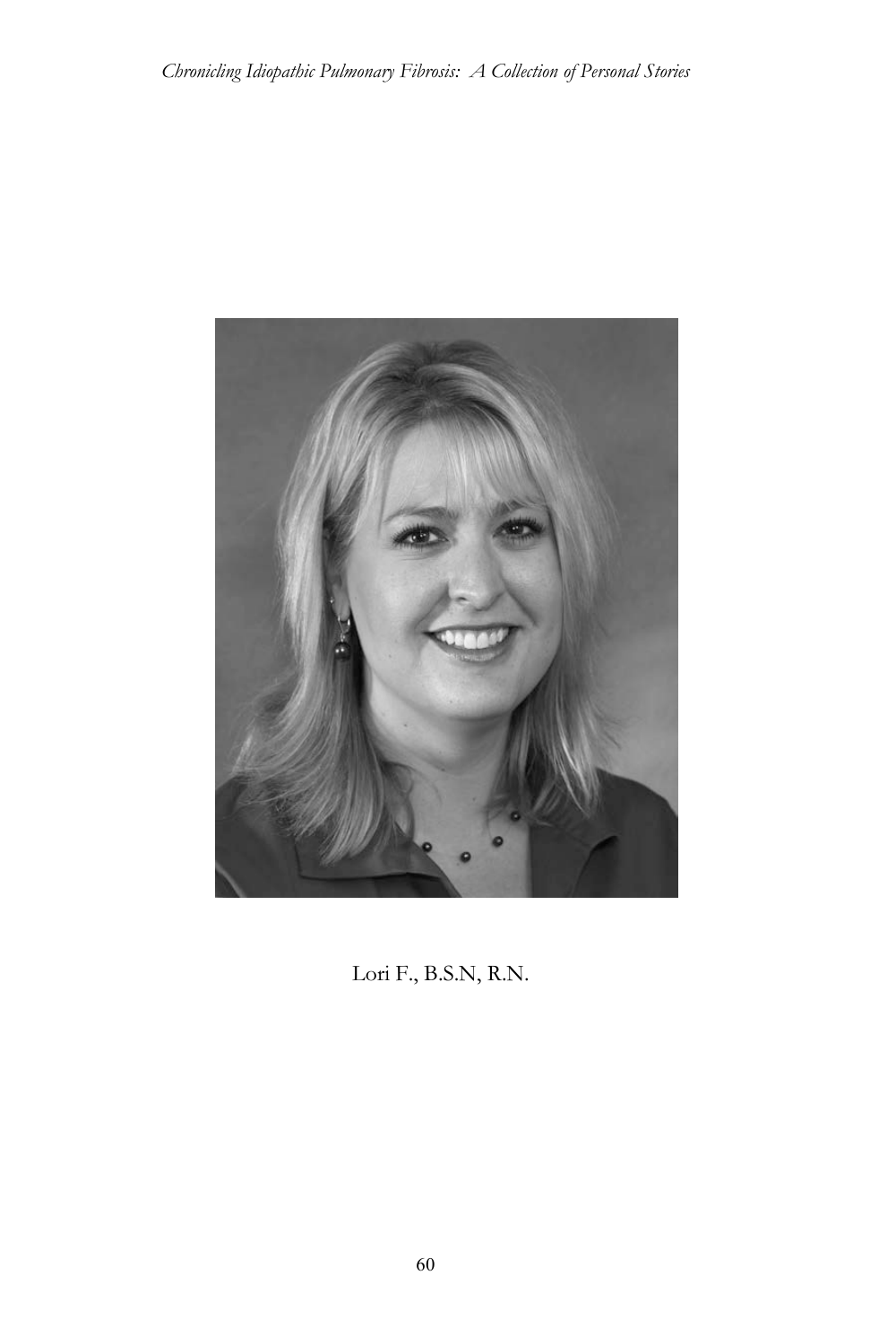*Chapter 12*

## **My IPF Story**

## by Lori F., B.S.N., R.N.

I have been a nurse for over twenty years; the majority of my time was in the thoracic surgery clinic. There, amongst the patients seen, were patients who had interstitial lung disease. They would come to be seen for their thoracoscopic lung biopsies (VATS) to get lung tissue in hopes of making a definitive diagnosis. Generally they only had a few appointments with us - the initial appointment, surgery, and a post-operative appointment.

It was during these evaluations that I started to learn about idiopathic pulmonary fibrosis (IPF). I do think idiopathic pulmonary fibrosis is one of the harder diseases for me to understand. For me, it is important to understand a disease so I can help the patients and family dealing with the disease or getting ready for surgery to understand.

In thoracic surgery, we dealt with a lot of cancer, and many times (not all, of course) there was a history of smoking or reflux to help determine why the cancer developed, but with pulmonary fibrosis, there is no known cause. So that makes it even harder to explain, understand and accept.

A few years ago I decided to make a change, and there were only a few places I wanted to go - a benefit of being here for so long. Since I had worked with and knew many of the lung doctors (pulmonologists), pulmonary medicine was my top location. I feel fortunate to have worked with the thoracic surgeons, and now I feel the same about the pulmonologists with whom I work. I continue to learn every day about all the different pulmonary diseases.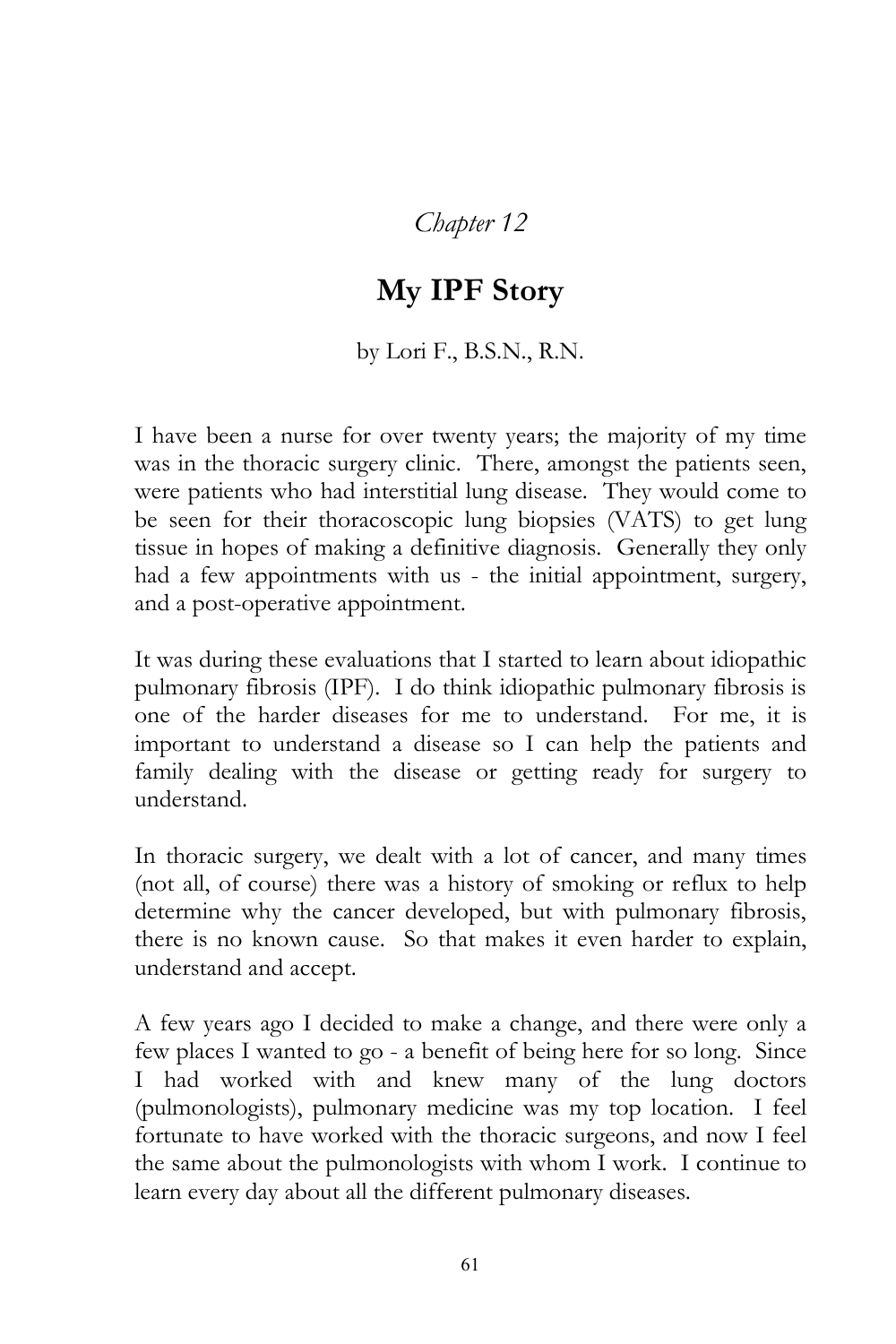Pulmonary fibrosis is one disease that I have become more familiar with after working on the surgery side and seeing those that have, or are about to have, a lung biopsy. However, it is one I continue to try to learn more about. One positive on the IPF front over the past few years since I have been here is the introduction of two anti-fibrotic medications to the public. These medications have shown hope in slowing the progression of IPF. There is still much to do, of course, and my hope is they are able to continue to do the research that is needed (many research studies are done at the University of Michigan), as it is important to keep moving forward to find a cause and a cure.

After running the support group in thoracic surgery (the esophagectomy support group) for over ten years, I developed a strong interest in support groups and their importance to patients and families. I was fortunate enough (even though it was because Deb D. was leaving) to be given the opportunity to lead the IPF support group here at the University of Michigan. It is hard to measure how much the support group can help all of us. But being able to share with one another and learn how to deal with the disease, the medications, and even end-of-life care is, I feel, invaluable to all involved.

I realize these topics can also be difficult to discuss; I feel strongly that the support group can help. And the support groups help not only the patient and family, but they also help the group leader (currently me). Many times when patients call the nursing office I share what has been expressed at the support group meetings by those who have already gone through similar situations. I will continue to work to make the IPF support group what it needs to be so that we can help those who are dealing with, and affected, by IPF.

I hope that as you read this and other stories in this book, it may help you deal with your upcoming tests, appointments, and/or surgery, as your doctor figures out your individual disease and situation and then prepares a plan for you. At the very least, know that there are resources out there for you, including the Pulmonary Fibrosis Foundation.